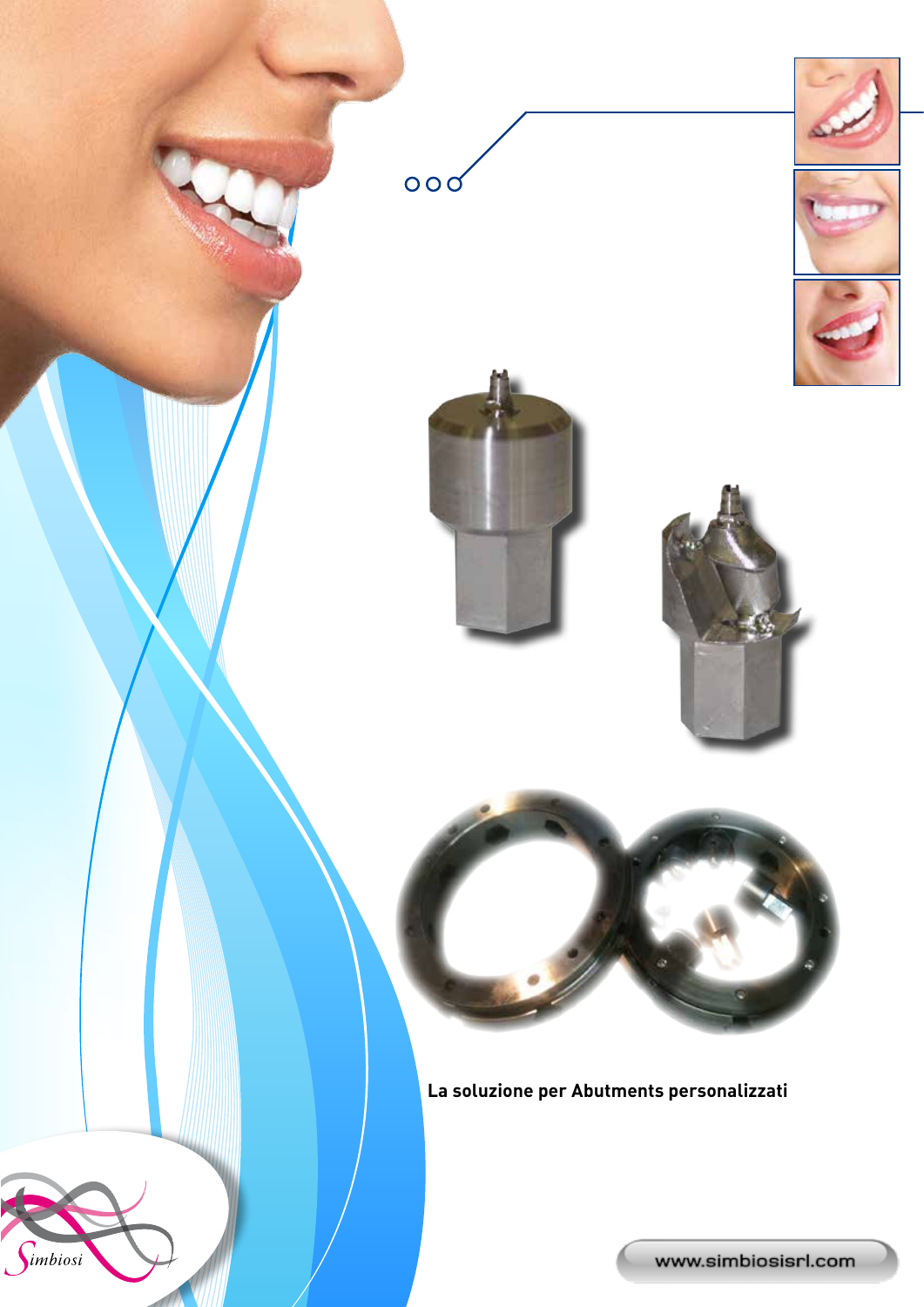**Simbiosi** Pre-milled nasce per dare a chi opera nel settore implantare (odontoiatrico e odontotecnico) un sistema completo per realizzare abutment per protesi dentale integralmente in titanio. Nella tecnica prefresata di **Simbiosi** Pre-milled l'utilizzatore costruisce la morfologia dell'abutment con qualsiasi sistema CAD Designer trascurando la realizzazione dell'ingaggio di ogni singolo impianto. Il sistema prevede la costruzione della morfologia del proprio abutment fresando un Pre-milled **Simbiosi** già dotato di un ingaggio pre-lavorato per garantire sempre un accoppiamento perfetto.

Il prodotto **Simbiosi** Pre-milled consente di avere sempre, a prescindere dalla posizione implantare, tragitti Trens-Mucosi personalizzati senza sforzo alcuno. Pertanto consente risparmio di tempo nel produrre abutment e permette di orientare ogni asse d'inserzione della protesi secondaria. Realizzare i Vostri abutment con **Simbiosi** Pre-milled diventa semplice, performante, ed economico.

# Esempio tecnica Simbiosi Pre-milled

La posizione implantare viene rilevata tramite uno **Scan Body**. Per ogni piattaforma implantare vengono fornite gratuitamente librerie che consentono una produzione di protesi dentale su impianti con metodica Simbiosi Pre-milled. Lo **Scan Body** (rilevatore di posizione dell'impianto dentale nello spazio) viene fornito con vite avvitabile con i cacciaviti originali dell'impianto.

*(1)* Scan Body I.P.F. *per Dental Wings esclusivo indicato per singolo abutment e arcate complete, ideale per scansione intra-orale.*

*(2)* Scan Body Unico *universale indicato solo per abutment singoli. Per tutti i sistemi CAD aperti, e scanner intraorali.*

*BREVETTO REGISTRATO*

**Simbiosi** Pre-milled has been developed to give to those working in the field of implant (Dentist - Dental Technicians) a complete system to achieve dental prosthesis abutments entirely on titanium. In the technique pre-milled of **Simbiosi** Pre-milled the user designs the morphology of the abutment with any CAD system, disregarding the production of the connection of each implant. The system involves the construction of the morphology of the abutment, milling directly **Simbiosi** Pre-Milled already with a connection pre-worked, to guarantee a perfect fit. The product **Simbiosi** Pre-Milled can always have, regardless of implant position, Trans Mucosal routes customized easily. So enables on saving time in producing abutments and allows to adjust each insertion axis of the secondary prosthesis. Make your abutments with **Simbiosi** Pre-Milled becomes simple, powerful and economic.

## Simbiori Pre-milled technical example

The implant position is detected by Scan Abutment (Scan Body Dental Wings library) For each implant platform, exclusive in Dental Wings, are provided for free libraries that allow production of dental prostheses on implants with Simbiosi Pre-milled.

> *(1)* Scan Body I.P.F. *exclusive for Dental Wings, suitable for single abutments and full arch. Ideal for intra-oral scanners.*

*(2)* Scan Body Unico *universal suitable only for single abutments. For every open systems CAD and intra-oral scanners.*

*PATENT REGISTERED*

**Simbiosi** Pre-milled est créé pour donner au secteur implantaire (dentaire et odontologie) un système complet pour réaliser les abutments pour prothèses dentaires intégralement en titan.

Dans la technique de pré-fraisage de **Simbiosi** pre-milled, l'utilisateur créé la morphologie de l'abutment avec tout système CAD dentaire ouvert et scanner intra oral en évitant la réalisation de la connectique de chaque implant.

Le système prévoit la réalisation de la morphologie de l'abutment en fraisant directement un Pré-milled **Simbiosi** déjà doté d'une connectique pré-travaillée, pour garantir un assemblage parfait.

Le produit **Simbiosi** Pre-milled permet de toujours avoir, en faisant abstraction de la position implantaire, des trajets Trans Muqueux personnalisés sans aucun effort.

Il permet en conséquence d'économiser du temps de production des abutments et permet d'orienter chaque axe d'insertion de la prothèse secondaire.

Réaliser vos abutments avec **Simbiosi** Pre-milled devient simple, performant et économique.

# Exemple d'application de la technique Simbiosi Pre-milled

La position implantaire est révélée par le transfert de scan (bibliothèque de transfert de scan de Dental Wings). Pour chaque plateforme implantaire, en exclusivité pour Dental Wings, la bibliothèque est fournie gratuitement, ce qui vous permet de réaliser des prothèses dentaires sur implant avec la méthode Simbiosi Pre-milled.

> *(1)* Scan Body I.P.F. *pour Dental Wings uniquement, adapté pour les unitaires et les arcades complètes. Idéal pour les scanners intra-oraux.*

*(2)* Scan Body Unico *pour les unitaires uniquement.*

#### *PATENT REGISTERED*

- ◊ Gli articoli prefresati Pre-milled sono forniti in confezioni da 3 pezzi pronti all'uso. La parte esagonale ha una cava di riferimento (corrispondente alla fase implantare). Per il corretto posizionamento nell'apposita staffa (art. n° PMSTA) e il relativo fissaggio.
- The Pre-Milled Simbiosi are supplied in boxes with 3 pieces each ready for use. The hexagonal side has a reference groove (corresponding to the implant phase) for the correct insertion into the special holder (item n° PMSTA) and the relating clamping.
- Les articles pré-fraisés Pre-milled sont vendus en blister de 3 pièces prêtes à l'emploi, la partie hexagonale est prête à être insérée dans le support approprié (article n° PMSTA) dans lequel on trouve une cavité qui indique la phase de la position implantaire.



- ◊ Vite Protesica avvitabile con i cacciaviti originali dell'impianto ◊ Prosthetic Screw fixable with the original screwdriver of the
	- implant.
- ◊ Vis prothétique compatible vissable avec le tournevis d'origine correspondant au type d'implant utilisé.



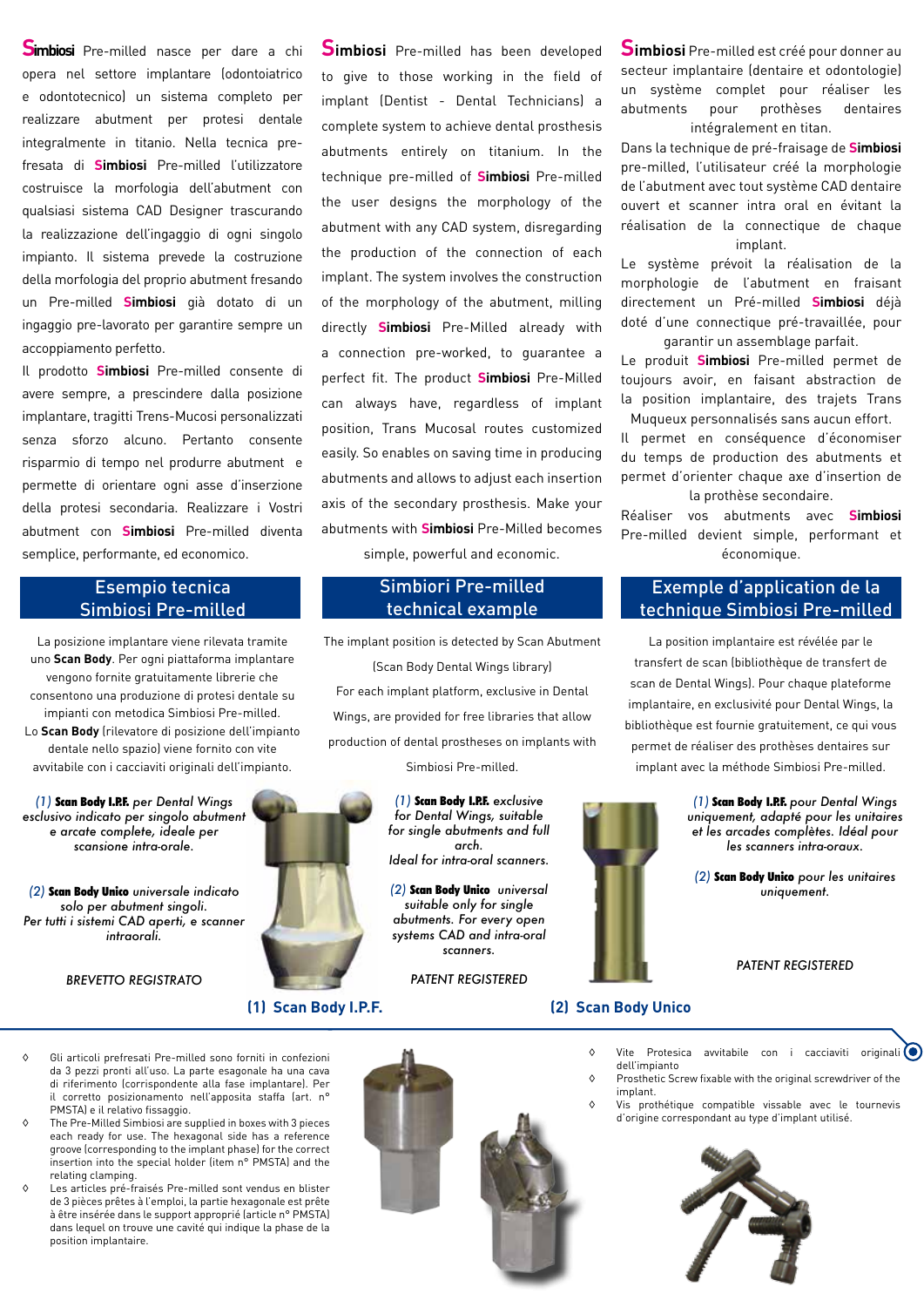



- ◊ Posiziona liberamente i tuoi abutment integrali. ◊ Prosthetic Screw fixable with the original screwdriver of the implant.
- ◊ Vis prothétique compatible vissable avec le tournevis d'origine correspondant au type d'implant utilisé.

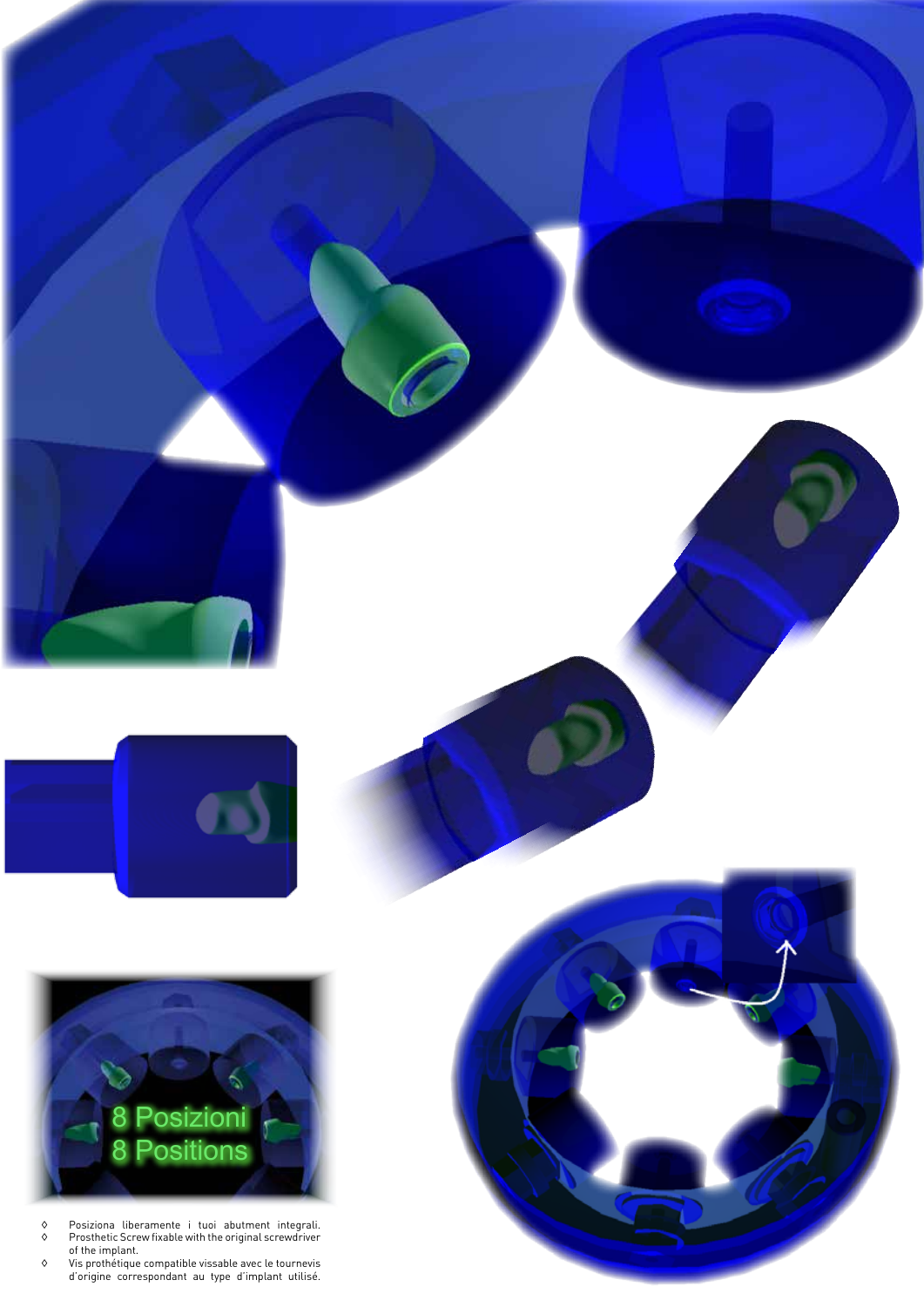$\odot$ 



\* Tutti i marchi citati sono registrati dai rispettivi proprietari, i kit elencati sono COMPATIBILI con gli impianti indicati in corrispondenza. Tutti i prodotti sono conformi alle norme e indicazioni in vigore / Toutes le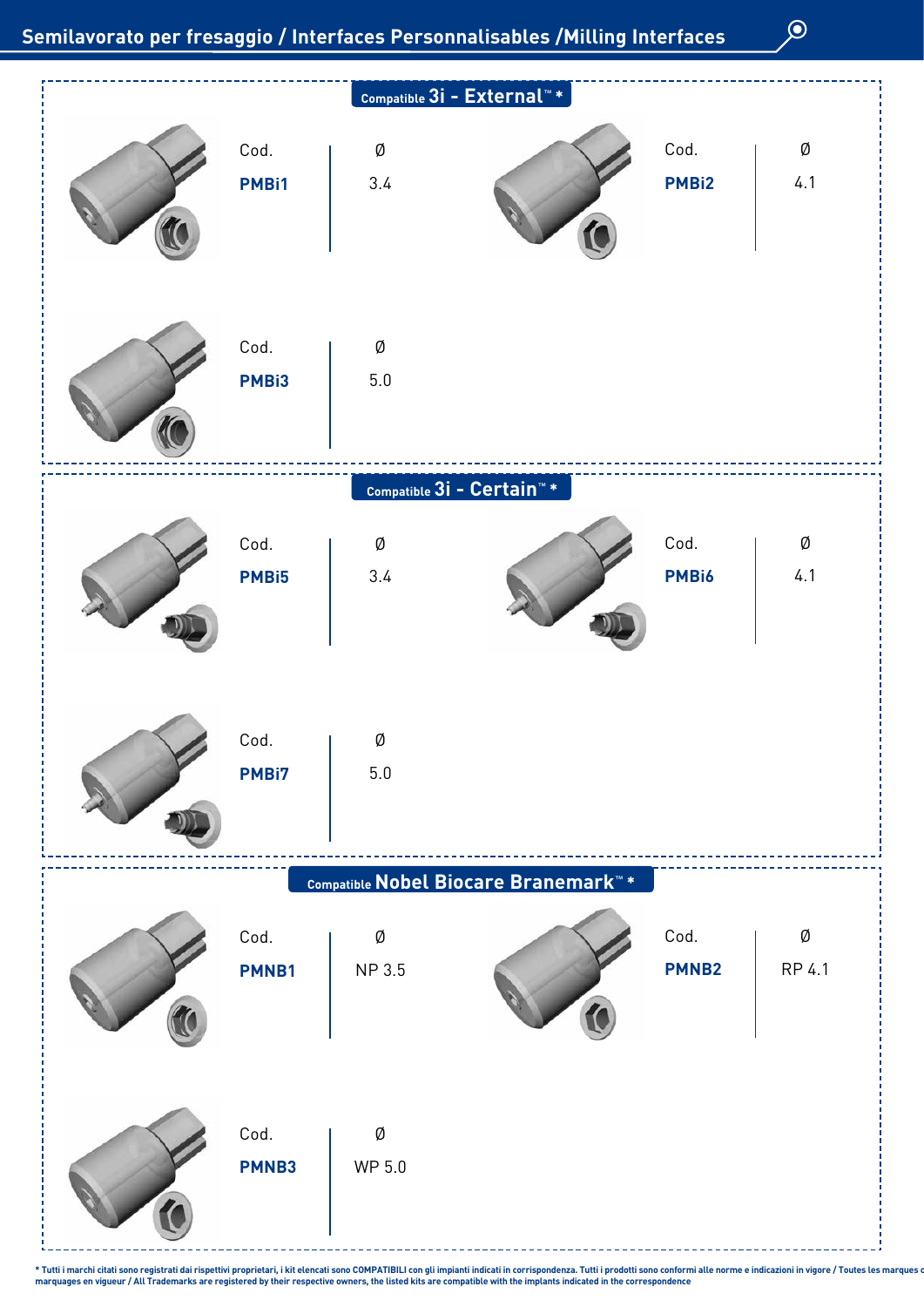|               |              | Compatible Nobel Biocare Replace™ *             |                           |             |
|---------------|--------------|-------------------------------------------------|---------------------------|-------------|
| Cod.<br>PMNB4 | Ø<br>NP 3.5  |                                                 | Cod.<br><b>PMNB5</b>      | Ø<br>RP 4.3 |
| Cod.<br>PMNB6 | Ø<br>WP 5.0  |                                                 |                           |             |
|               |              | Compatible Straumann - Bone Level <sup>**</sup> |                           | Ø           |
| Cod.<br>PMST1 | Ø<br>3.3     |                                                 | Cod.<br>PMST <sub>2</sub> | 4.1         |
|               |              |                                                 |                           |             |
|               |              | Compatible Straumann - Synocta <sup>"*</sup>    |                           |             |
| Cod.<br>PMST3 | Ø<br>NN 3.5  |                                                 | Cod.<br>PMST4             | Ø<br>RN 4.8 |
|               |              | Compatible Zimmer - Screw-vent <sup>™</sup> *   |                           |             |
| Cod.<br>PMZi1 | Ø<br>$3.5\,$ |                                                 | Cod.<br>PMZi2             | Ø<br>4.5    |

itées dans cette brochure ont été déposées par leurs propriétaires respectifs. Les kits listés ici sont compatibles avec les systèmes d'implants indiqués en correspondance / Les pièces présentées respectent les normes et l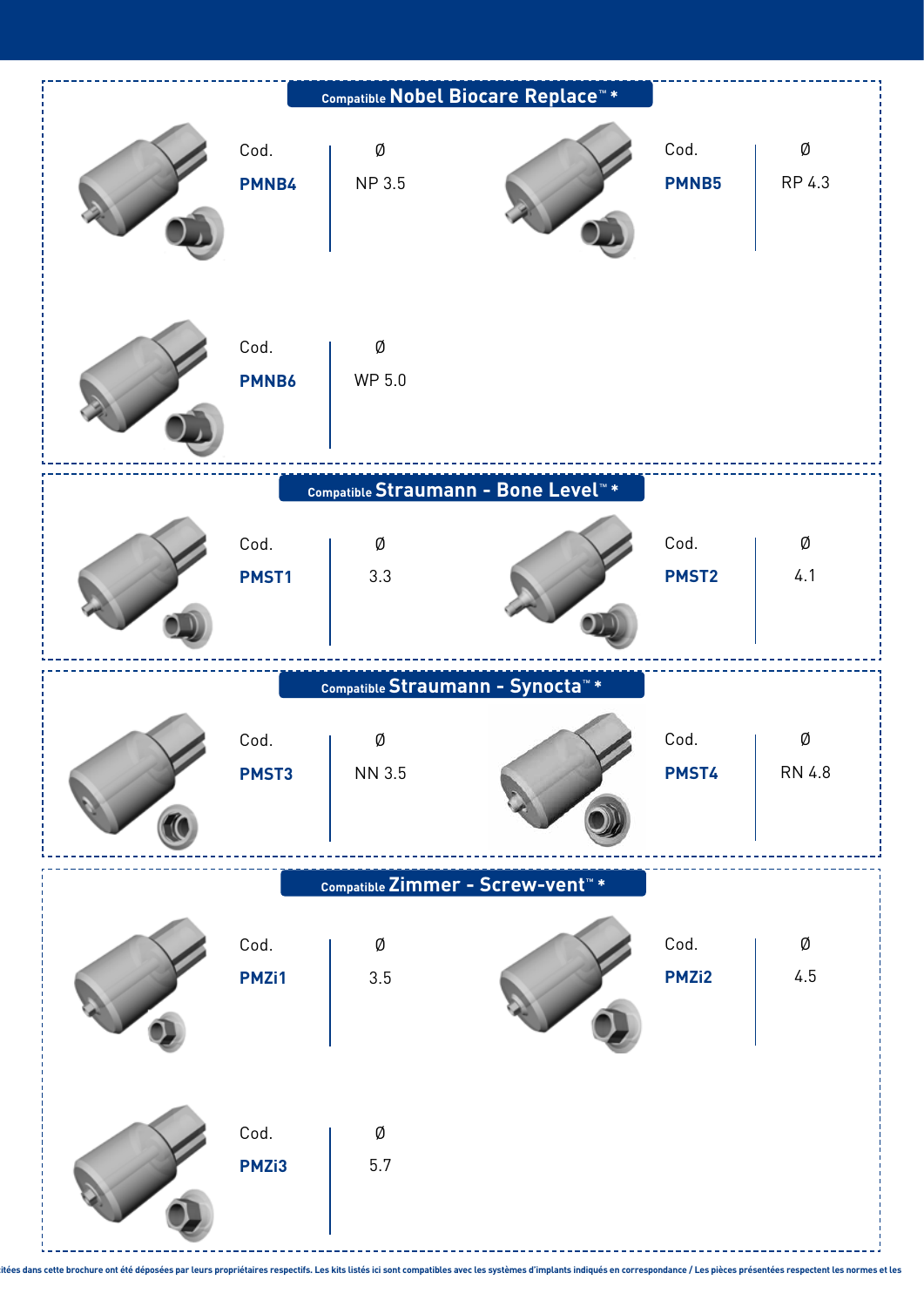







| <b>Staffa / Support</b> |                    |  |  |  |  |  |  |
|-------------------------|--------------------|--|--|--|--|--|--|
| Cod.                    | Misure<br>Measures |  |  |  |  |  |  |
| <b>PMDCS</b>            | cm <sub>5x8</sub>  |  |  |  |  |  |  |
|                         |                    |  |  |  |  |  |  |



| <b>Staffa / Support</b> |       |  |  |  |  |  |  |
|-------------------------|-------|--|--|--|--|--|--|
| Cod.                    | Ø     |  |  |  |  |  |  |
| <b>PMSTA</b>            | 98,00 |  |  |  |  |  |  |
|                         |       |  |  |  |  |  |  |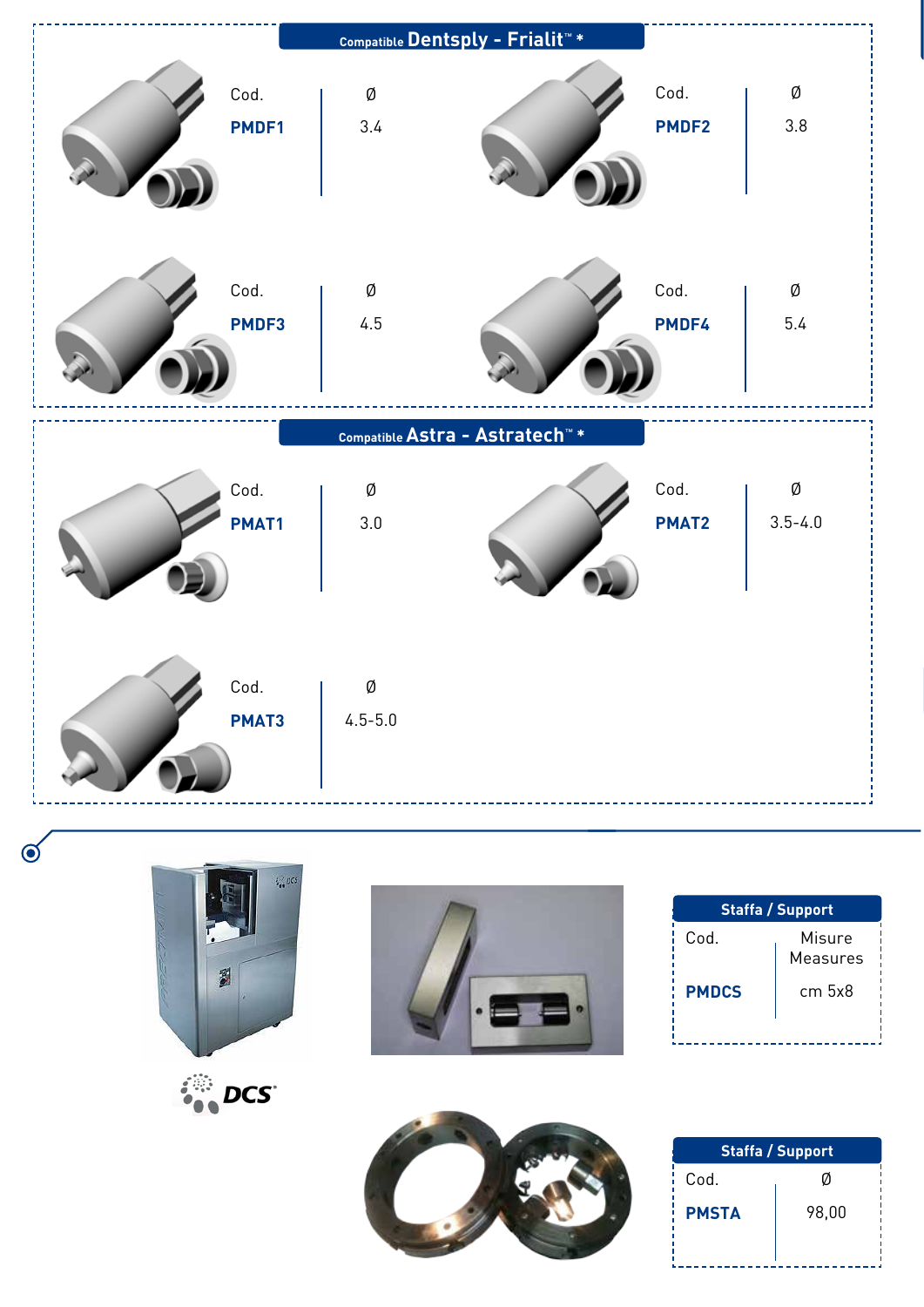# **SCAN BODY UNICO (Universal)**

|                                                                       |                                   | Nobel Biocare - Replace™ *                                       |                                      |                   | Nobel Biocare-Branemark <sup>™</sup> * |                                                                  |                                         | Straumann-SynOcta <sup>™</sup> * |                                        |                                   |
|-----------------------------------------------------------------------|-----------------------------------|------------------------------------------------------------------|--------------------------------------|-------------------|----------------------------------------|------------------------------------------------------------------|-----------------------------------------|----------------------------------|----------------------------------------|-----------------------------------|
| Cod.                                                                  |                                   |                                                                  | Ø                                    |                   |                                        | Cod.                                                             | Ø                                       |                                  | Cod.                                   | Ø                                 |
|                                                                       |                                   | <b>USCNB4</b><br><b>USCNB5</b><br><b>USCNB6</b><br><b>USCNB7</b> | NP 3.5<br>RP 4.3<br>WP 5.0<br>6.0    |                   |                                        | <b>USCNB1</b><br><b>USCNB2</b><br><b>USCNB3</b>                  | <b>NP3.5</b><br>RP 4.1<br>WP 5.0        |                                  | USCST3<br>USCST4<br>USCST5             | NN 3.5<br>RN 4.8<br>WN 6.5        |
| 3i - Certain™ *                                                       |                                   |                                                                  | Zimmer-Screw-vent <sup>™</sup> *     |                   |                                        |                                                                  | 3i - External <sup>"</sup> *            |                                  | Astra - Astratech <sup>™</sup> *       |                                   |
| Cod.                                                                  | Ø                                 |                                                                  | Cod.                                 | Ø                 |                                        | Cod.                                                             | Ø                                       |                                  | Cod.                                   | Ø                                 |
| <b>USCBi5</b><br><b>USCBi6</b><br><b>USCBi6</b><br>USCB <sub>i6</sub> | 3.4<br>4.1<br>5.0<br>6.0          |                                                                  | USCZi1<br>USCZi1<br>USCZi3           | 3.5<br>4.5<br>5.7 |                                        | <b>USCBi1</b><br><b>USCNB2</b><br><b>USCNB2</b><br><b>USCNB2</b> | 3.4<br>4.1<br>5.0<br>6.0                |                                  | USCAT1<br><b>USCAT2</b><br>USCAT3      | 3.0<br>$3.5 - 4.0$<br>$4.5 - 5.0$ |
|                                                                       | Dentsply - Frialit <sup>*</sup> * |                                                                  | Straumann - Bone Level <sup>™*</sup> |                   |                                        |                                                                  | Sweden & Martina - Pilot <sup>™</sup> * |                                  | Nobel Biocare-Branemark <sup>™</sup> * |                                   |
| Cod.                                                                  | Ø                                 |                                                                  | Cod.                                 | Ø                 |                                        | Cod.                                                             | Ø                                       |                                  | Cod.                                   | Ø                                 |
| USCDF1<br><b>USCDF2</b><br><b>USCDF2</b><br><b>USCDF2</b>             | 3.4<br>3.8<br>4.5<br>5.4          |                                                                  | USCST1<br>USCST2                     | 3.3<br>4.1        |                                        | USCSW2                                                           | 4.7                                     |                                  | <b>USCNB8</b>                          | <b>MUA 4.8</b>                    |

# **SCAN BODY I.P.F**

|                                                                   |                          |                                                              | Nobel Biocare - Replace™ *                                  |   |                                              |  | Nobel Biocare-Branemark™                                     |                                                           |   |                                     |                            | Straumann-SynOcta <sup>™</sup> *             |                                   |  |
|-------------------------------------------------------------------|--------------------------|--------------------------------------------------------------|-------------------------------------------------------------|---|----------------------------------------------|--|--------------------------------------------------------------|-----------------------------------------------------------|---|-------------------------------------|----------------------------|----------------------------------------------|-----------------------------------|--|
|                                                                   |                          | Cod.                                                         | Ø                                                           |   |                                              |  | Cod.                                                         |                                                           | Ø |                                     | Cod.                       | Ø                                            |                                   |  |
|                                                                   |                          | <b>SCNB4</b><br><b>SCNB5</b><br><b>SCNB6</b><br><b>SCNB7</b> | NP 3.5<br>RP 4.3<br>WP 5.0<br>6.0                           |   | <b>SCNB1</b><br><b>SCNB2</b><br><b>SCNB3</b> |  | NP 3.5<br>RP 4.1<br>WP 5.0                                   |                                                           |   | SCST3<br>SCST4<br>SCST <sub>5</sub> | NN 3.5<br>RN 4.8<br>WN 6.5 |                                              |                                   |  |
| 3i - Certain <sup>**</sup>                                        |                          |                                                              | Zimmer-Screw-vent <sup>™</sup> *                            |   |                                              |  |                                                              |                                                           |   | 3i - External <sup>™</sup> *        |                            | Straumann - Bone Level <sup>™</sup> *        |                                   |  |
| Cod.                                                              | Ø                        |                                                              | Cod.                                                        | Ø |                                              |  |                                                              | Cod.                                                      |   | Ø                                   |                            | Cod.                                         | Ø                                 |  |
| <b>SCBi5</b><br><b>SCBi6</b><br><b>SCBi6</b><br>SCB <sub>i6</sub> | 3.4<br>4.1<br>5.0<br>6.0 |                                                              | SCZ <sub>i1</sub><br>SCZ <sub>i1</sub><br>SCZ <sub>i3</sub> |   | 3.5<br>4.5<br>5.7                            |  | <b>SCBi1</b><br><b>SCNB2</b><br><b>SCNB2</b><br><b>SCNB2</b> |                                                           |   | 3.4<br>4.1<br>5.0<br>6.0            |                            | SCST <sub>1</sub><br>SCST <sub>2</sub>       | 3.3<br>4.1                        |  |
|                                                                   |                          |                                                              |                                                             |   |                                              |  |                                                              |                                                           |   |                                     |                            |                                              |                                   |  |
| Sweden & Martina - Pilot <sup>™</sup> *                           |                          |                                                              | Nobel Biocare-Branemark <sup>™</sup> *                      |   |                                              |  |                                                              | Dentsply - Frialit <sup>™</sup> *                         |   |                                     |                            | Astra - Astratech <sup>™</sup> *             |                                   |  |
| Cod.                                                              | Ø                        |                                                              | Cod.                                                        |   | Ø                                            |  | Cod.                                                         |                                                           |   | Ø                                   |                            | Cod.                                         | Ø                                 |  |
| <b>SCSW2</b>                                                      | 4.7                      |                                                              | <b>SCNB8</b>                                                |   | <b>MUA 4.8</b>                               |  |                                                              | USCDF1<br><b>USCDF2</b><br><b>USCDF2</b><br><b>USCDF2</b> |   | 3.4<br>3.8<br>4.5<br>5.4            |                            | <b>SCAT1</b><br><b>SCAT2</b><br><b>SCAT3</b> | 3.0<br>$3.5 - 4.0$<br>$4.5 - 5.0$ |  |